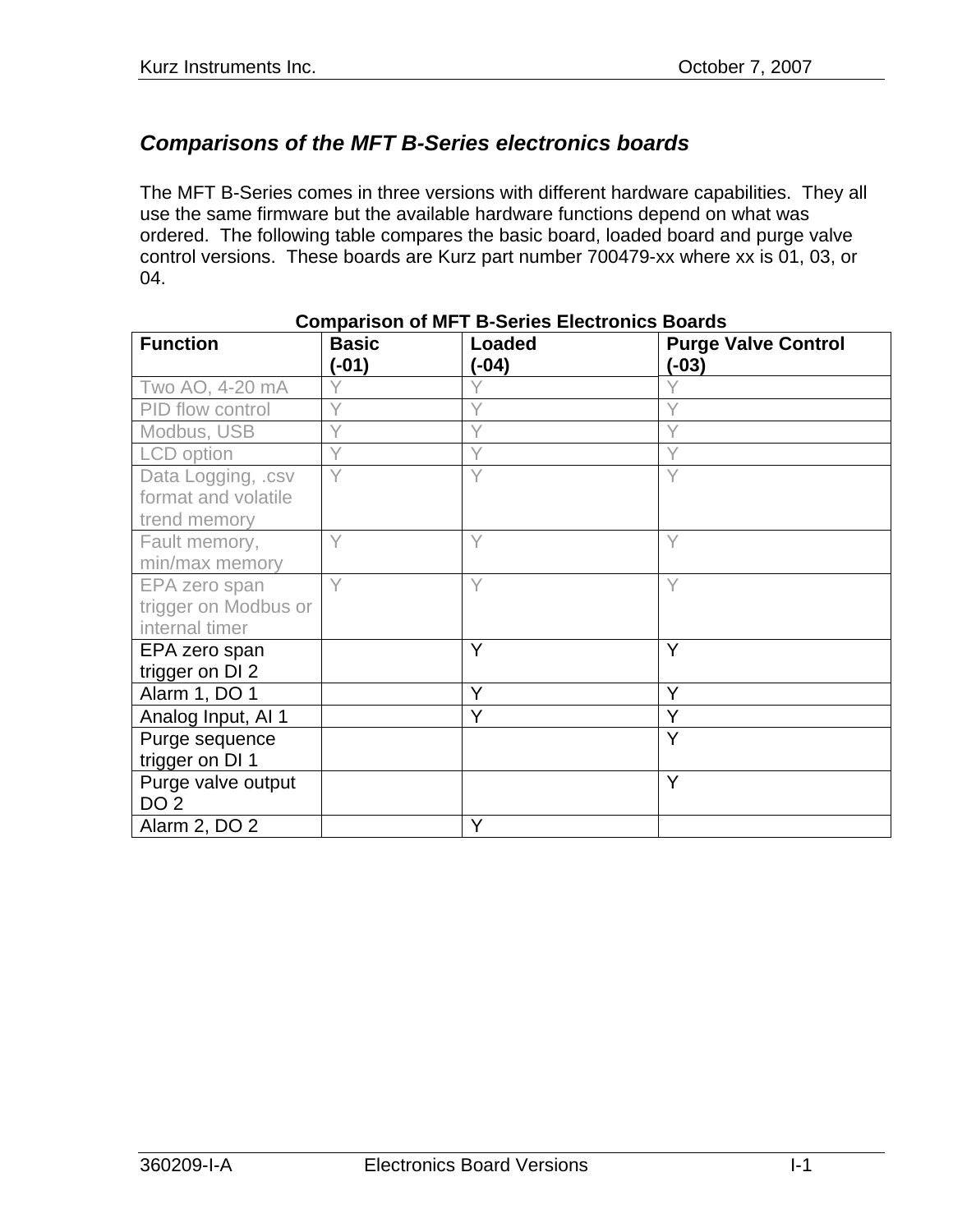

Basic board (-01). Note there is only one green I/O connector.



Loaded board (-04). Note the second green I/O connector.